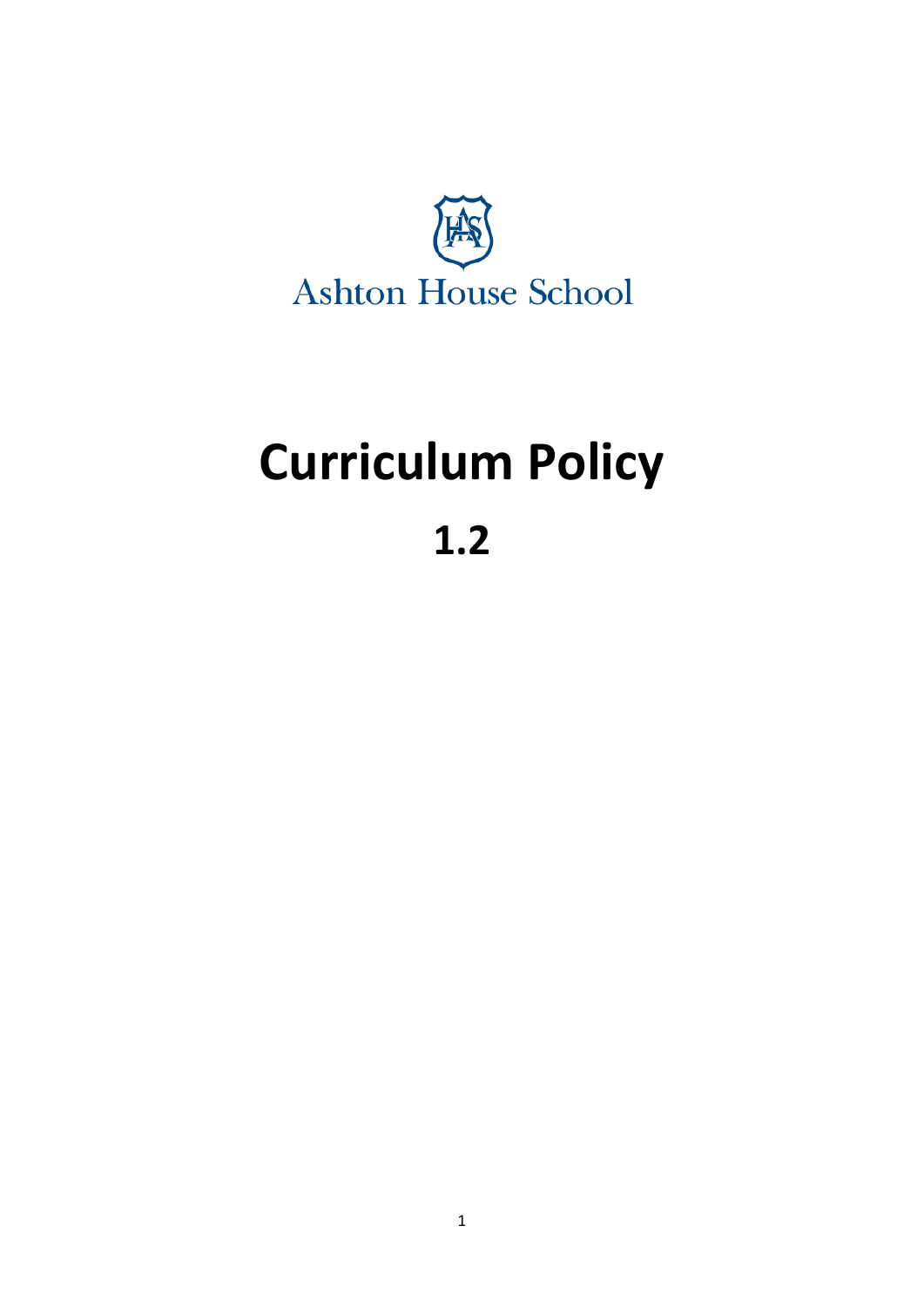| <b>Policy Title:</b>     | <b>Curriculum Policy</b>                                           |
|--------------------------|--------------------------------------------------------------------|
| <b>Version:</b>          | 1.2                                                                |
| <b>Policy Summary:</b>   | This policy sets out the Curriculum Policy for the school.         |
| <b>Policy Owner:</b>     | Headteacher                                                        |
| <b>Relevant to:</b>      | All staff                                                          |
| Date introduced:         | December 2017                                                      |
| <b>Next review date:</b> | May 2023                                                           |
|                          | <b>Assessment Policy</b><br>$\bullet$                              |
|                          | <b>SEND Policy</b><br>$\bullet$                                    |
| <b>Related School</b>    | <b>Marking Policy</b>                                              |
| <b>Documents:</b>        | <b>Subject Policies</b><br>$\bullet$                               |
|                          |                                                                    |
| Date(s)                  |                                                                    |
| modified/reviewed:       | December 2018 - corrected omission of Computing                    |
|                          | February 2019 - comprehensively reviewed.                          |
|                          | May 2021 - PSHE reviewed to incorporate compulsory RSE. EYFS areas |
|                          | reviewed and maintained in line with new EYFS Framework.           |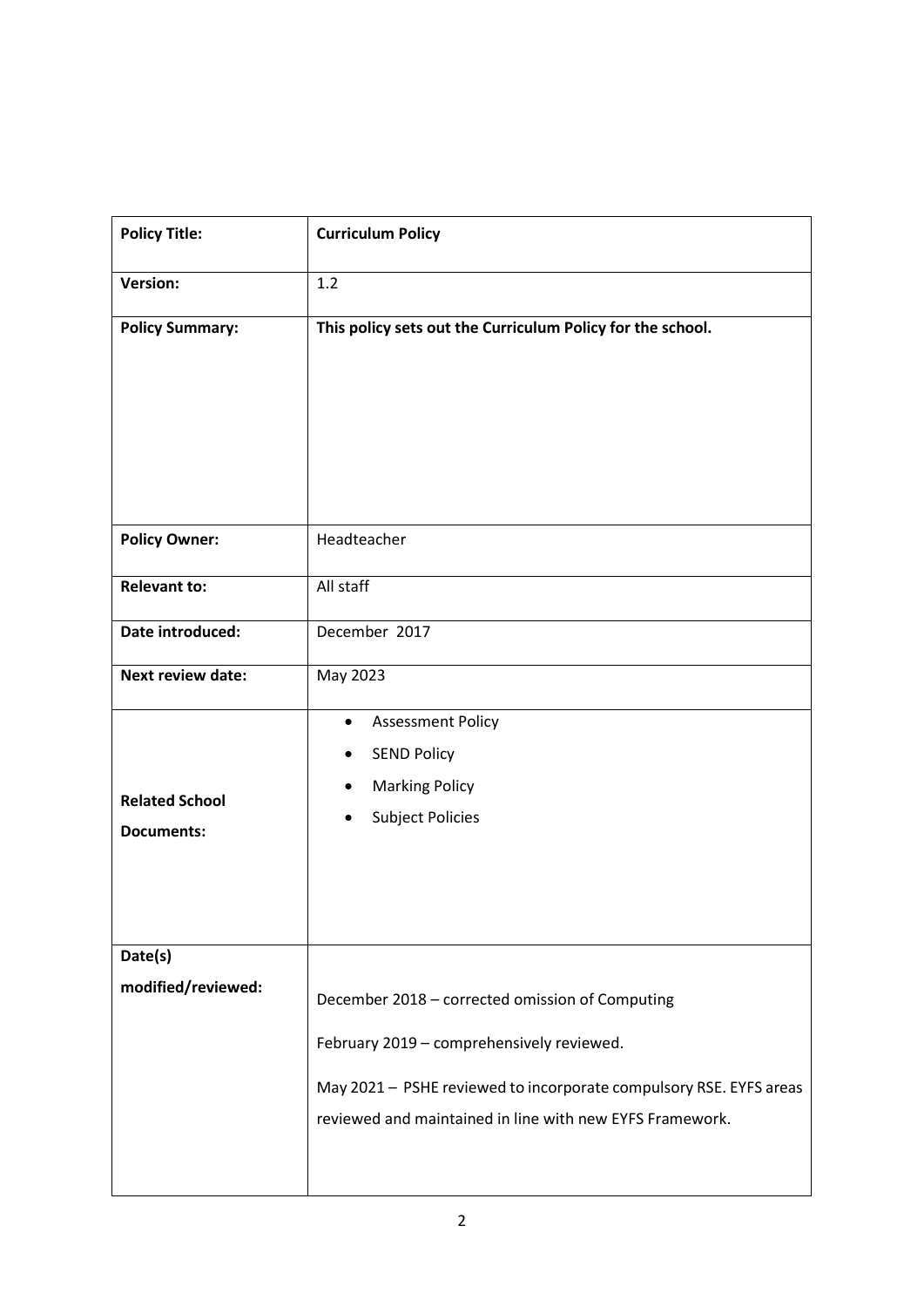### **AHS Curriculum Policy**

#### **Introduction**

At Ashton House School we see the curriculum as the total learning experience for our pupils, which includes not only the taught lessons but also the routines, behaviours, events, activities and other opportunities that our pupils experience on a daily, weekly and yearly basis in order to ensure that all of them make the best progress possible and attain high standards.

We aim to provide a challenging and stimulating curriculum which encourages an enthusiasm for learning and to develop a lifelong-passion for learning that will enable them to achieve their true potential.

#### **Time allocation**

The timetable is constantly under review and is subject to changes in staff and in staff responsibility. Our intentions are to ensure that every pupil has access to all areas of the timetable.

#### **Structure**

Our pupils follow a common curriculum comprising:-

| Key Stages 1 and 2         | <b>EYFS</b>                       |
|----------------------------|-----------------------------------|
|                            |                                   |
| English                    | Communication and Language        |
| Maths                      | <b>Physical Development</b>       |
| Science                    | <b>PSHE</b>                       |
| Computing                  | Literacy                          |
| French                     | Maths                             |
| Art / Design Technology    | Understanding the World           |
| Drama / Dance              | <b>Expressive Arts and Design</b> |
| <b>Religious Education</b> |                                   |
| Philosophy                 |                                   |
| History                    |                                   |
| Geography                  |                                   |
| Music                      |                                   |
| <b>PSHE</b>                |                                   |
| PE/Sports                  |                                   |
| Latin (Year 6)             |                                   |
| Economics (Year 5)         |                                   |
|                            |                                   |

Children are taught in mixed ability groups. In all mixed ability classes there are children with different learning styles and ability to be able to work independently and as part of a team. It is the responsibility of the class teacher to plan learning to meet the needs of all children. This will involve: adapting tasks and resources, providing extension and/or challenge, using a variety of learning styles, target setting, providing different levels of support – in essence differentiating.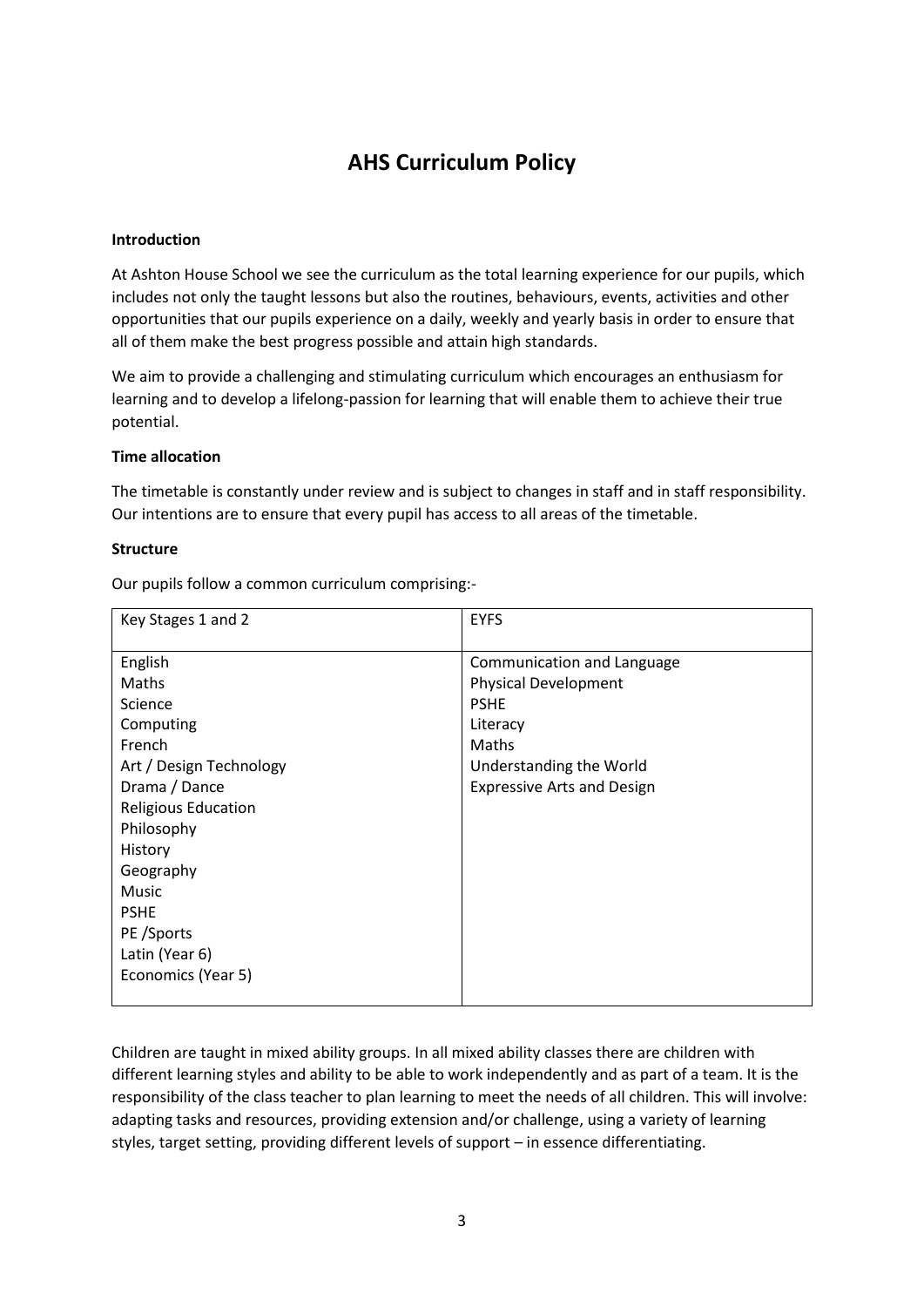#### **Special Educational Needs and Disability - SEND**

Our curriculum is inclusive. If a child has a special need, our school does all it can to meet these individual needs. We comply with the requirements set out in the SEND Code of Practice in providing for children with special needs. If a child displays signs of having special needs, the class teacher makes an assessment of this need. In most instances the teacher is able to provide resources and educational opportunities, which meet the child's needs within the normal class organisation. Extra support is provided by Teaching Assistants and if necessary we involve the appropriate external agencies. We monitor pupils on our learning support register and we identify areas and targets upon which to focus. Meetings are held to discuss these needs with parents.

Further details of this provision can be found in our Special Educational Needs and Disability (SEND) policy.

#### **Expectations of Staff**

Staff are expected to actively promote the curriculum aims by:-

- having high expectation of pupils.
- employing a variety of learning and teaching methods.
- ensuring that pupils are enabled to access the curriculum and given opportunities to be successful.
- delivering lessons which build upon previous experience, providing continuity and progression
- involving children in the process of learning, by discussing work, giving regular formative feedback through discussion, assessment and marking, negotiating targets and encouraging children to evaluate their personal achievements
- developing pupil's skills to become independent learners
- encouraging, reward and value achievement and effort, both formally and informally, through praise
- working in partnership with children, staff and parents to achieve shared goals
- keeping parents regularly and fully informed about the progress and achievements of their children through reports and parents evenings

#### **The expectations of pupils**

We expect pupils to:

- have the highest expectations of themselves in all aspects of school life
- commit themselves to maintaining a positive work ethic and good behaviour
- meet the demands of quality homework and independent study
- revise effectively for tests and examinations
- work effectively by themselves, in paired or in group work in order to achieve the best that they can
- be responsive in lessons and activities including a commitment to answering questions orally
- seek assistance when necessary.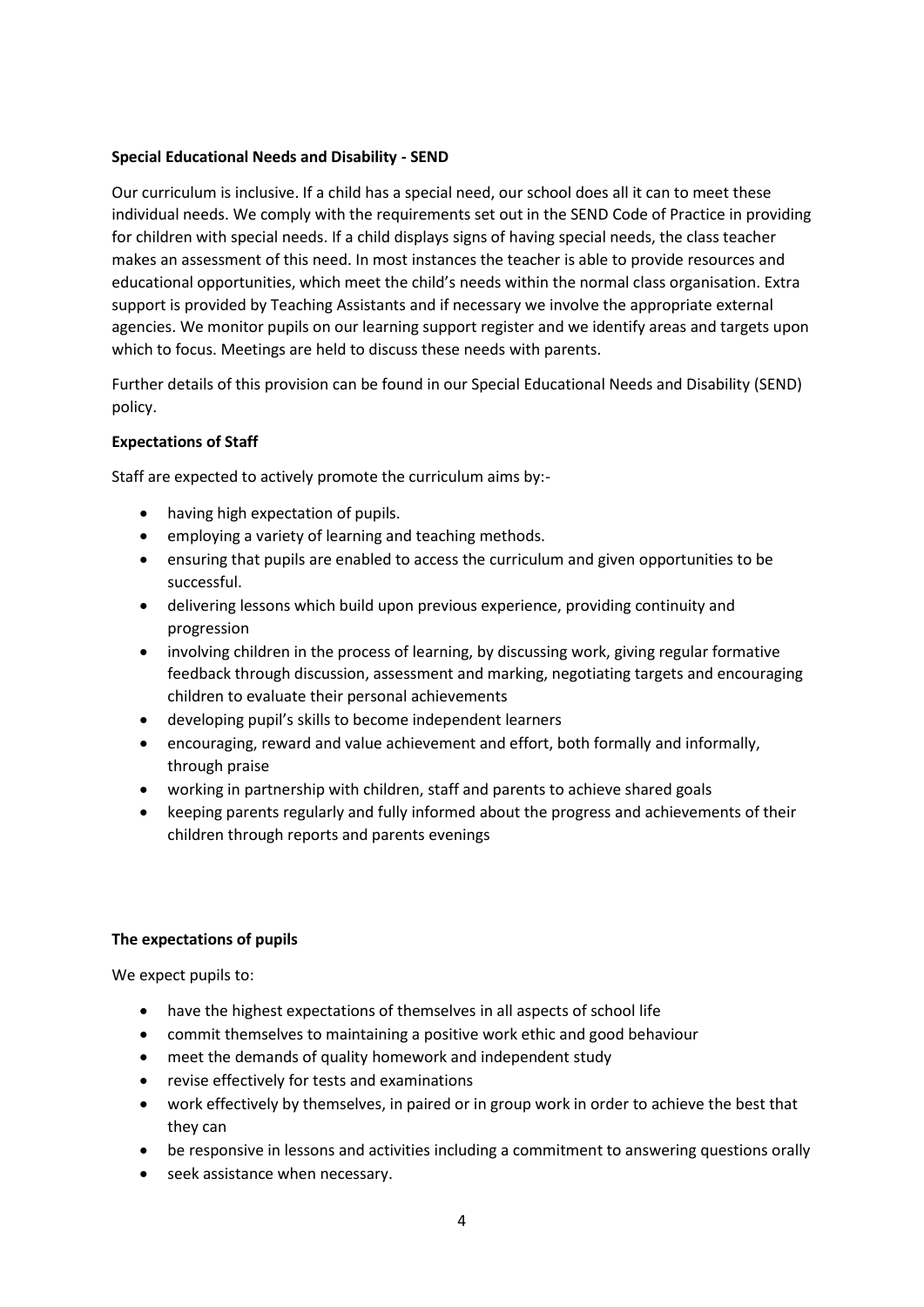#### **Spiritual, Moral, Social and Cultural Development (SMSC)**

Aspects of SMSC are infused within the day to day operation of our school; incorporated through the curriculum, both in content included in subject schemes of work and through other planned learning opportunities in the school. They are captured in our written aims and expressed in the ethos and behaviours of everyone. Whilst SMSC is integral to all aspects of our curriculum, PSHE and Religious Education make a strong contribution. Our approach to SMSC ensures that principles are actively promoted which:

- Enable pupils to develop their self-knowledge, self-esteem and self-confidence.
- Enable pupils to distinguish right from wrong.
- Encourage pupils to accept responsibility for their behaviour, show initiative and understand how they can contribute positively to the lives of others in society.

#### **Personal, Social, Health, Economic Education (PSHE) and Citizenship including RSE.**

PSHE, which also encapsulates RSE (Relationships and Sex Education) is a fundamental part of the curriculum. Through well-structured lessons, circle times, a variety of assembly styles and good role models amongst staff and pupils, children are equipped with the skills and knowledge to stay safe and healthy, to make good relationships and to understand the expectations of behaviour towards each other throughout EYFS and KS1 and KS2. In Years  $1 - 6$  PSHE is delivered to all pupils through PSHE lessons taught by class teachers. There is one lesson of taught PSHE a week following the Kapow Scheme of Work. Elements of the programme may be supported through the bringing in of additional expertise such as outside speakers such as the Police or Community Nurse or the use of teachers with a particular interest or knowledge in a specific area. In addition to these discrete sessions, PSHE is also dealt with across the curriculum (e.g. Social issues through the teaching of English and Philosophy; Health through Science and PE; Citizenship through History, PSHE & RE). There are also centrally organised sessions which supplement the delivery in class such as Anti-Bullying week and Safer Internet Day, Economics lessons (Year 5) and Relationship lessons.

#### **Co-curricular**

A wide range of enrichment activities supplement the timetabled curriculum. Our pupils are encouraged to take part in a range of clubs of yoga, sports, drama, music, quiz. Themed days are held. These may include World Book Day, Language Workshops, Science Week, Anti‐Bullying Week or Arts Week.

The curriculum is enhanced by a range of residential trips (e.g. France, PGL) as well as one day educational visits which are an integral part of the curriculum (e.g. Victorian Day, posting a letter and visits to museums). These visits help to develop independence, teamwork and responsibility in a different environment to that in school.

#### **Other opportunities**

Our school aims to provide an education for life. Other aspects of our curriculum which enable our pupils to gain the skills, knowledge and experience to be successful adults include:

• School Council